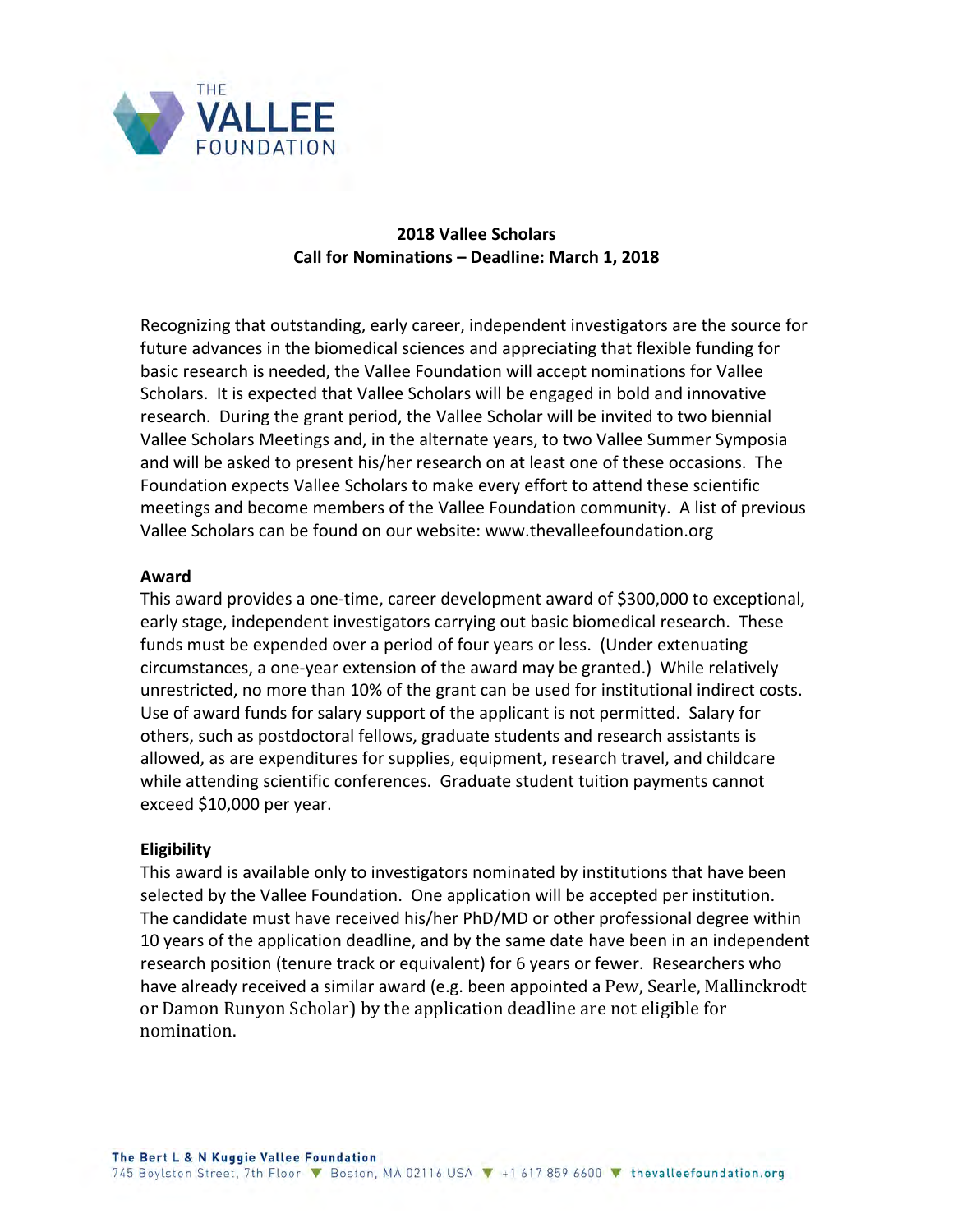# **Application**

Arrangements for the nomination process at each institution are to be made by a research leader at each of the selected institutions. While the details of how the internal candidate is selected are at the discretion of the institution, a full description of the call for candidates and selection process should be included in the nomination letter. 

The following documents should be sent via email to amason@thevalleefoundation.org by the March 1 deadline:

1. Application form.

2. Complete *Curriculum Vitae*. Include degree information, all positions held, research support (institutional and external), awards, and publications.

3. Research proposal. The narrative should not exceed five, double-spaced, 8.5"x11" pages of text using 12-point font with a  $\frac{1}{2}$ -inch margin. Figure legends of embedded figures should be legible. The proposal should include:

- a) Title
- b) Abstract
- c) Specific Aims
- d) Brief introduction/survey of the field
- e) Proposed research, including preliminary results

Cited literature can be appended as a separate page.

### 4. Budget.

5. Two of the nominee's most important papers published to date. Papers that have not been officially accepted by a peer-reviewed journal will not be accepted.

6. Letter of nomination from the Dean or Department Chair describing the merit of the candidate and his or her research, an account of the institution's process to select the candidate, and confirmation that the candidate is in a tenure-track or tenure-trackequivalent position.

7 By the same deadline, two additional letters of reference from experts in the field should be sent by the referees directly to the Vallee Foundation via email to amason@thevalleefoundation.org

### **Monitoring of Grant**

Upon accepting the grant, the institution will be responsible for monitoring the selected research project. A brief report describing the research progress and a record of expenditures certified by an appropriate institutional official are required each year.